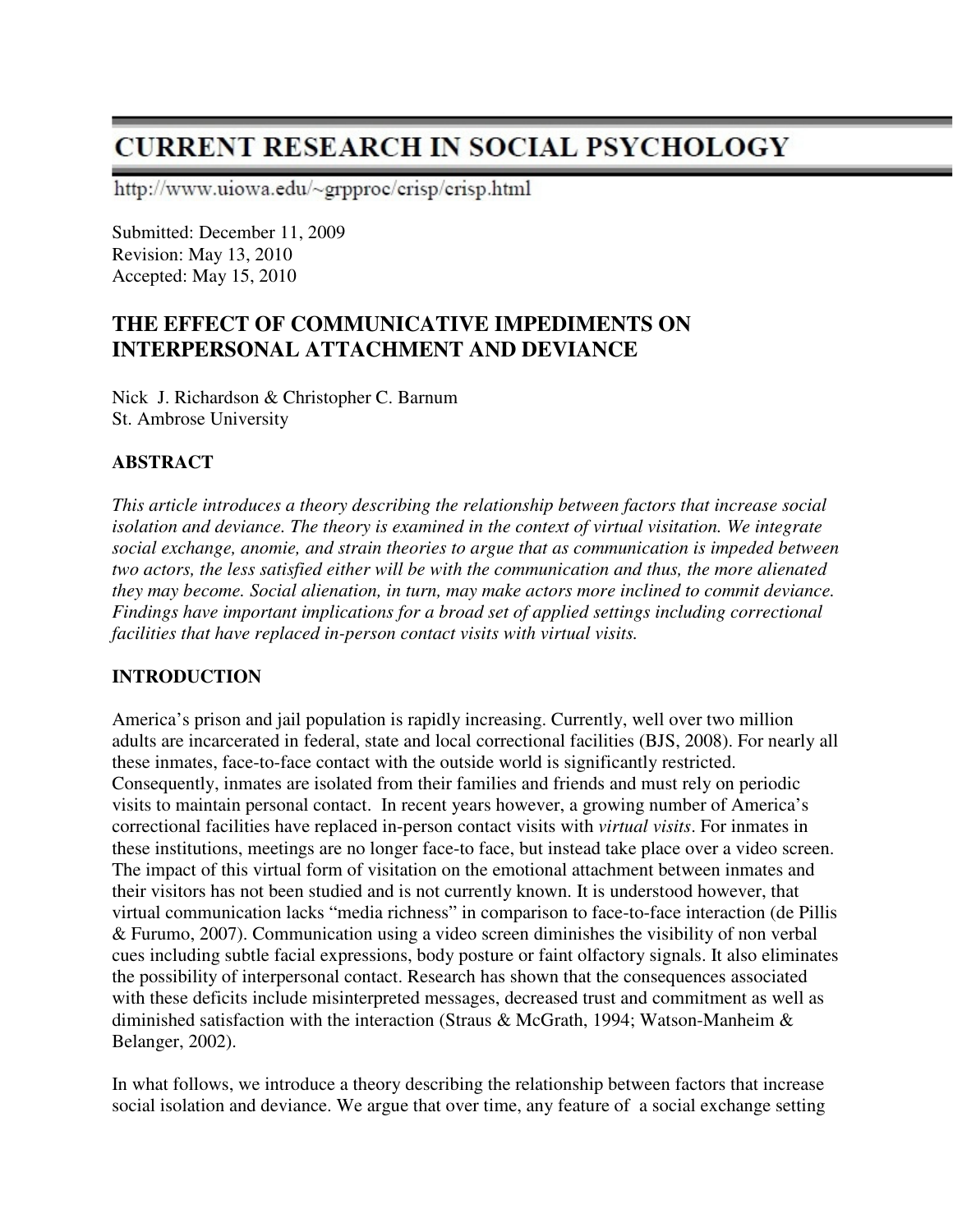that creates impediments to interaction, including aspects of communication that isolate actors by decreasing the fulfillment of the interaction between them and significant others, also diminishes the strength of social bonds between actors and their visitors. It is well understood that people who experience weakened bonds or attachments with others are more likely to engage in antisocial behavior than their counterparts (Hirschi, 1969). Consequently, impediments to interaction contribute to increases in behavior that violates accepted mores. We believe that virtual visitation is one such impediment, and use it to illustrate this process. In the following sections, we review the relevant literature and present our theory.

#### **RELEVANT LITERATURE**

#### **Exchange Theory**

The genesis of social exchange theory can be traced to the works of several early contributors including, Homans (1961), Thibaut and Kelley (1959), Blau (1964), and Emerson (1962, 1972). These works blended rational choice and reinforcement processes to explain how actors in a social setting exchange valued items.

Social exchange differs from purely economic theory in a fundamental way. Traditionally, micro economic theory assumes that sequential exchanges are independent events. Social exchange theory, however, takes the recurring exchange relation as its subject matter (Molm & Cook, 1995). Exchange is a joint activity that is often built up over time. The perspective assumes that self interested actors exchange with other self interested actors in order to reach goals they could not achieve alone (Lawler & Thye, 1999). The outcomes of exchange serve as reinforcement contingencies that foster the connection. Consequently, the exchange relationship is the smallest unit of analysis.

Recently, Lawler (2001) proposed an affect theory of social exchange. The theory moves beyond current theorizing that conceptualizes rational choice and reinforcement as the primary processes that mediate structural exchange opportunities. Instead, the theory argues outcome of exchange produces global emotions which are involuntary, primitive and nonspecific feelings that are not immediately attached to particular social objects (Lawler, Thye & Yoon, 2000). If the outcome of exchange is successful, actors feel good; if the outcome is unsuccessful, they feel bad (Lawler & Thye, 1999). The emotions generated by exchange function as internal self reinforcing or punishing stimuli. Actors try to reproduce positive global feelings and avoid negative global emotions. These emotions also trigger cognitive efforts to explain their source. Actors involved in joint exchange tasks attribute these emotions to their exchange relations or groups. Lawler (2001) notes that the fundamental implication of these assumptions is that successful exchange increases group cohesion and unsuccessful exchange reduces it. Cohesion is defined as the strength and durability of person to person and person to group relations.

#### **Anomie**

A long tradition of work in sociology describes and explains the association between social integration and antisocial behavior. Durkheim specifies how deviance is mediated by two social processes. E*goism* is a feeling of purposelessness due to a lack of social integration and *anomie*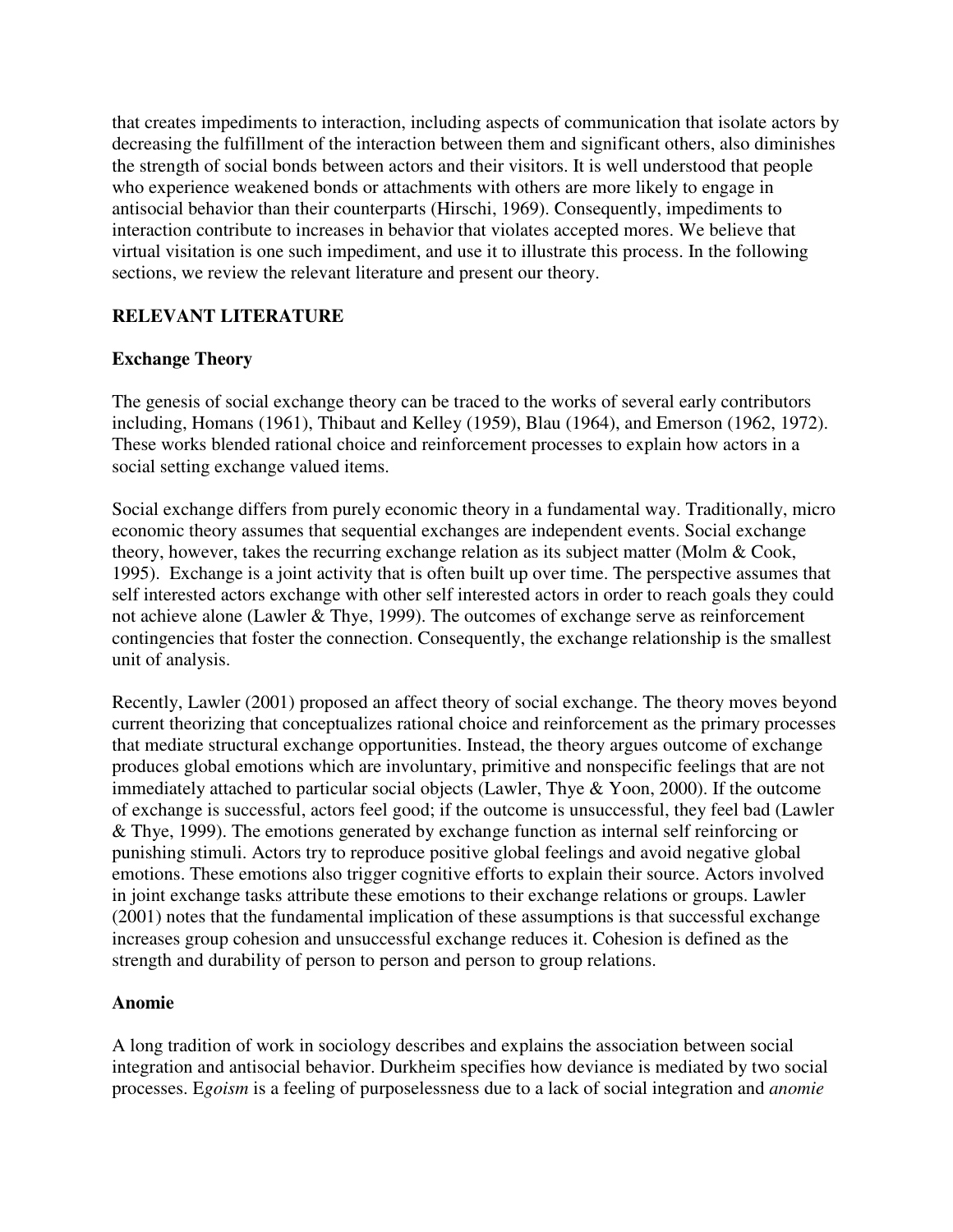is negative emotion and cognition generated by weak normative regulation of behavior. Although there is slippage related to the meanings of these terms, (see Bearman, 1991), several theorists argue that egoism and anomie are two sides of the same coin (Gibbs & Martin, 1964; Johnson, 1965). For them, social integration is a precondition for regulation. The latter cannot exist without the former. Durkheim felt that the more individuals interact in social systems subsumed by strong social relationships, the more likely they are to become attached to others and the less likely they are to carry out antisocial behavior (Stockard & O'Brien, 2002).

Although the study of homicides and suicides has developed in different sub-disciplines and literatures (Stockard & O'Brien, 2002), Durkheim believed the causes of suicide and homicide in complex modern societies are "parallel" and stem from anomie or egoism (Stockard & O'Brien, 2002). Durkheim specified four sources or factors that lead to suicide. *Egoistic* suicide results from excessive individualism and occurs when the ties connecting the individual to society or others are weak. In essence, there are so few bonds linking the person to society that nothing is left to prevent the person from self destructive behavior. *Altruistic* suicide is caused by too much social integration. These people are so firmly connected to society that they are willing to sacrifice their lives for the good of the collective. Durkheim specified several categories of *anomic* suicide. Although somewhat varied, each of these categories share the common assumption that suicide occurs when a sense of normlessness generates a disjunction between goals and means until finally, people discover they lack the wherewithal to fulfill their needs. *Fatalistic* suicide results from excessive regulation of norms. Durkheim believed this was a rare phenomenon that occurred when the individual perceived no hope of relief from the oppressive regulation brought on by society. Although Durkheim's discussion of homicides is somewhat indistinct and ambiguous, his core argument specifies that (at least for modern social systems), the more strongly individuals are integrated into and regulated by society, the less likely they will be to experience any type of lethal violence whether it be suicide or homicide (Stockard & O'Brien, 2002).

#### **Strain Theory**

This tradition traces its roots to Durkheim and holds that delinquency and deviance occur when individuals experience strain because they are unable to achieve their goals through legitimate means (Merton, 1938; Cohen, 1955; Cloward & Ohlin, 1960). Early formulations, including Merton, argued that deviance resulted from anomie or normlessness produced by a disjunction between economic goals and structurally determined channels for achieving these outcomes. When faced with this disjunction, people may choose non-normative methods for achieving the culturally accepted goal of becoming wealthy. These "innovators" resort to crime or deviance to manage strain. More recently, Agnew (1992) extends these ideas by suggesting first, that negative experiences are key in generating deviant behavior because, among other things, strain or the failure to achieve positively valued outcomes produces negative emotion which leads to deviant behavior (Kaufman, Rebellon, Thaxton & Agnew, 2008). And second, that individuals who are subject to repetitive strain are more likely to commit deviance or crime than others (Agnew, 1992).

#### **Social Control Theory**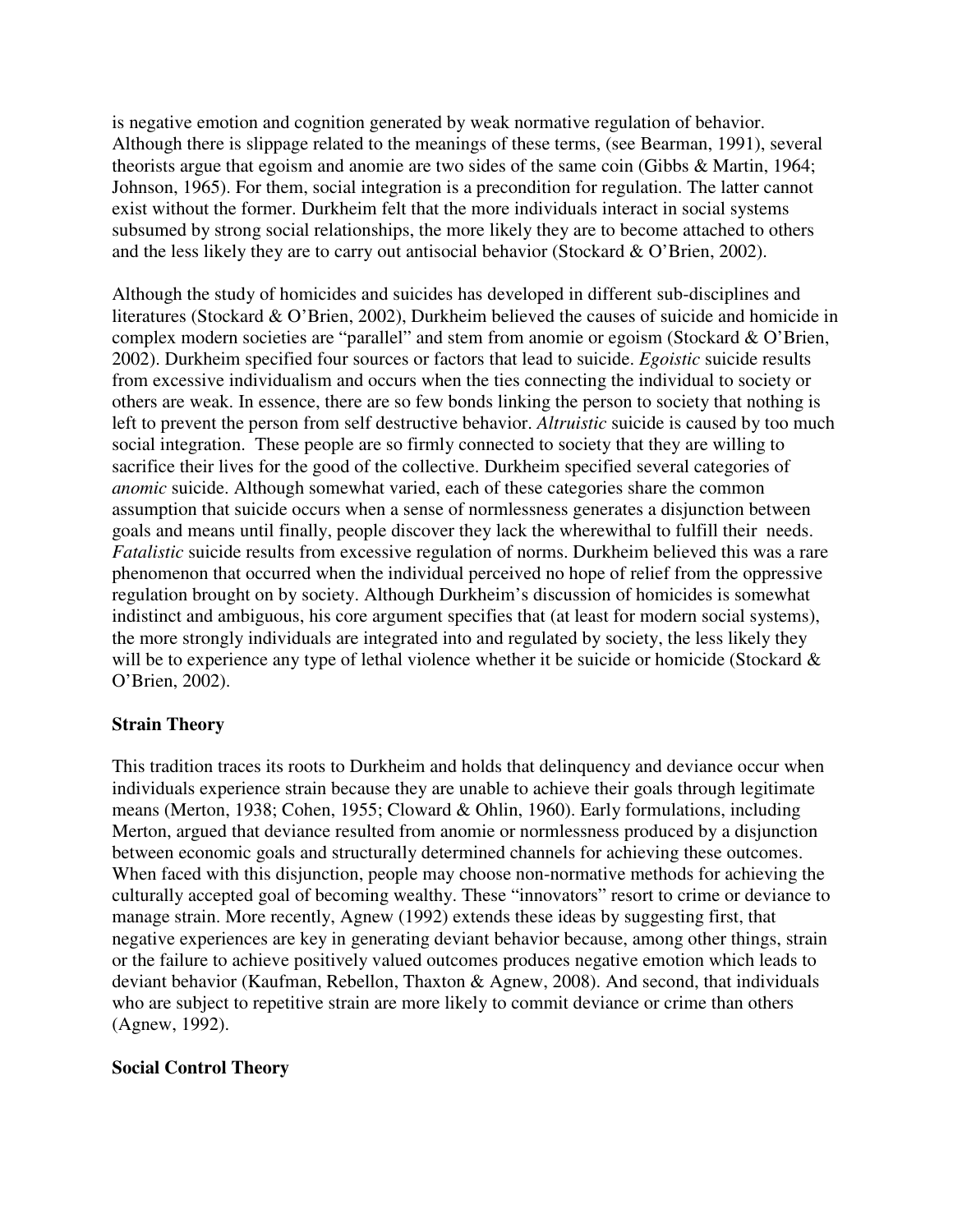It is well understood that the *social control* theoretical tradition (Hirschi, 1969) also builds upon Durkheim's work in explaining deviant criminal behavior (Stockard & O'Brien, 2002). Both traditions argue that weakened attachment is fundamental in generating antisocial behavior. Following Durkheim, Travis Hirschi, in his landmark work *Causes of Delinquency* (1969), argued that the more people are connected to society and other social institutions by social bonds, the less likely they will be to engage in criminal behavior.

According to Hirschi, four types of social bonds keep individuals from antisocial behavior. *Involvement* is the extent of participation in "conventional activities" such as school, work and sports. The more people are involved in these activities, the less time they have for deviant acts. *Commitment* is the investment of time and energy in conventional activities. An increase in commitment is inversely related to criminal or deviant behavior. *Belief* is the idea that the rules, laws, and norms of society should be obeyed. The strength of belief in conformity partially determines whether an individual commits a criminal act. *Attachment* is an enduring, strong, affective relationship between two or more people. This association is characterized by a sense of caring and respect for the opinions and feelings of the other person or group. An inverse relationship exists between attachment and criminality.

Research indicates that of the four types of bonds, attachment is the strongest predictor of criminal behavior (Bernard, Snipes, & Gerould, 2010; Agnew, 1991; Empey & Stafford, 1991; Jensen & Rojek, 1992; Junger-Tas, 1992). For example, Hirschi (1969) found that attachment, measured as communication between child and caregiver, or attachment measured as affinity to school and peers, was important for control. In family relationships distinguished by a lack of communication, children worry less about their parents' disapproval than in more communicative family units. This indifference increases chances for deviance. Likewise, juveniles who do not like school, their teachers, or peers tend to commit more delinquent acts than other children. Simply put, this research suggests that people are less likely to commit crime if they believe it may jeopardize the affection and respect of those people in their lives who are important to them.

### **THEORY**

In this section we introduce our theory. The theory consists of three logically connected assumptions and a set of scope conditions. Each assumption is supported by relevant theory and research.

#### **Scope Conditions:**

(1) All assumptions apply from the perspective of a focal actor designated as 'P.' (2) The interaction occurs in social exchange settings where (3) a focal actor perceives an opportunity to repeatedly exchange with at least one same specific other and where (4) the outcome of the exchange is uncertain. (5) Finally, the focal actor and another are exchanging tangible items such as money or non-tangible, socially valued items such as friendship and esteem.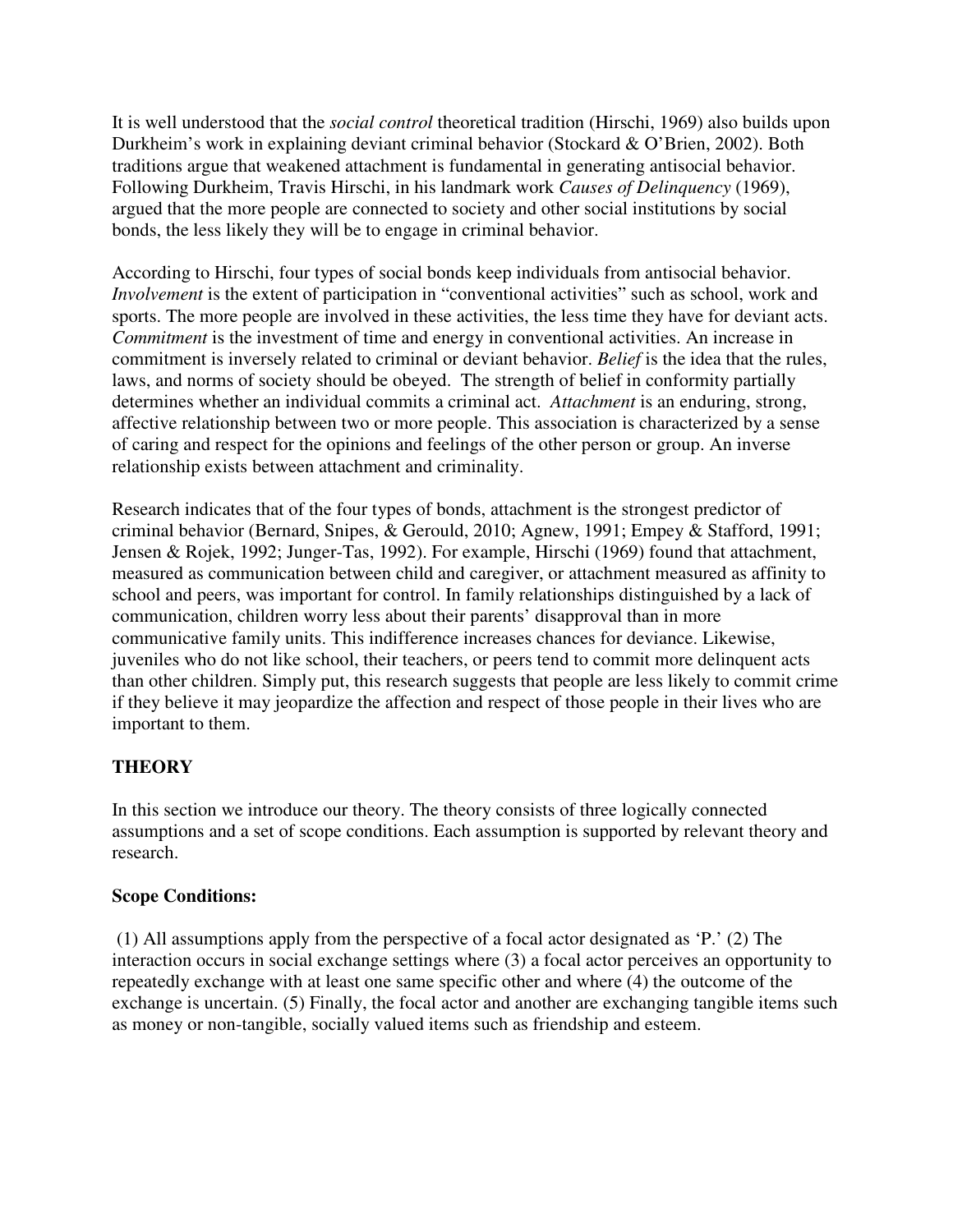**Assumptions:** The theory is expressed through three logically related assumptions that explain how the structural features of exchange generate emotions that lead to the development of deviance under the scope conditions.

**Assumption 1:** The more communication is impeded between actors 'P' and 'O', the less 'P' will be satisfied with the outcome of interaction with 'O'.

An impediment to communication is anything that blocks, delays, strains, or reduces the frequency of, or interferes with, the interaction. Communication researchers have found that these factors are often associated with lower satisfaction (de Pillis & Furumo, 2007). Researchers comparing virtual to face-to-face interaction (for example in business teams or classrooms) have found that virtual communication is generally equally effective in accomplishing goals, but members of face-to-face interaction report significantly higher levels of satisfaction with the interaction (Warkentin, Sayeed, & Hightower, 1997; Arbaugh, 2000).

**Assumption 2:** The less 'P' is satisfied with the outcome of interaction with 'O,' the more P experiences alienation from O.

*Alienation* is defined as emotional detachment or withdrawing personal affection from a social relation. Support for this assumption comes principally from Lawler's (2001) affect theory of social exchange. This approach argues that three fundamental processes occur in exchange settings: *(i)* the act of exchange generates emotions among participants, *(ii)* actors attribute these emotions to the exchange relationship itself and *(iii)* these emotions serve as internal reinforcement contingencies that either increase or reduce group cohesion. Unsuccessful exchange generates negative emotion and a hedonistic or self serving bias that reduces cohesion between exchange partners.

**Assumption 3:** the more *P* experiences alienation from O, the more *P* is inclined to commit deviance.

*Deviance* occurs when an actor breaks an accepted normative standard of the setting. Norms include formally enacted rules such as laws and regulations and informal behavioral standards that are not codified into law. Deviance ranges from offenses against rules that are severely sanctioned, such as personal violence against others, to infractions of informal norms that are not officially punished, such as cheating during a casual game of golf.

When actors are detached or withdrawn from social relations, social control theory and research suggests that deviance is likely to occur. Weakened bonds reduce the degree that people care about the thoughts and opinions of others, which increases the probability of normative rule violations. Informal social control by friends, family and neighbors is weakened in these circumstances because the offender is less likely to experience a feeling of shame (Braithewaite, 1989). Consequently, any social characteristic that decreases interdependency among people is likely to increase the probability of deviance (Hamilton & Rauma, 1995).

The theory generates several derivations which are logical consequences of the assumptions of the theory. The following one is of particular interest.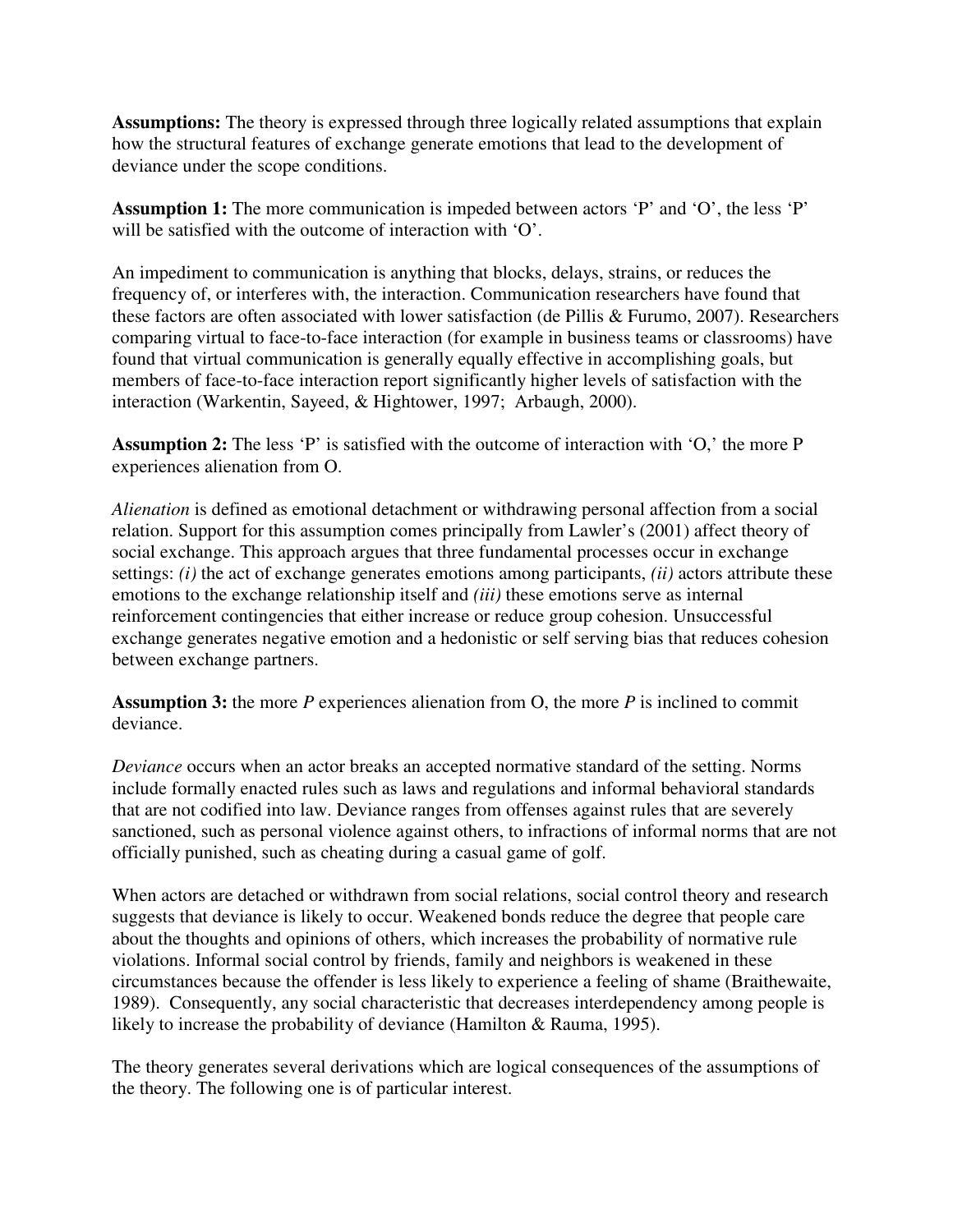**Primary Derivation:** The more communication is impeded between *P* and *O*, the more *P* is inclined to commit deviance.

This derivation follows from assumptions 1 and 3 and stems primarily from ideas found in strain theory. This tradition holds that delinquency and deviance occurs when individuals are unable to achieve their goals through legitimate means (Merton, 1938; Cohen, 1955; Cloward & Ohlin, 1960). In this context, individuals are unable to achieve satisfaction from interaction. Agnew (1992) extends these ideas by suggesting that negative experiences generate deviant behavior because the failure to achieve positively valued outcomes produces negative emotion which leads to deviant behavior (Kaufman, Rebellon, Thaxton & Agnew, 2008).

#### **CONCLUSIONS**

Social exchange theory, control theory and strain theory each successfully account for responses to emotional reactions generated by social structure. However, the theories take different explanatory routes. Social exchange focuses on responses to exclusion from exchange, control theory directs attention towards emotions generated by alienation and strain theory examines how anomie affects behavior. Integrating elements of each of these theories opens an array of potential new applications without subverting the theory's basic assumptions. Our integrated theory argues that impeded communication disrupts the exchange process, and this in turn leads to deviance that is a result of strain and alienation. Our theory allows for an array of new predictions that have important implications for applied settings, including one of the most important: an increasing number of correctional facilities that have replaced in-person contact visits with virtual visits.

#### **REFERENCES**

Agnew, R. (1991). The interactive effects of peer variables on delinquency. *Criminology*, 29(1): 47-72.

Agnew, R. (1992). Foundation for a general strain theory of crime and delinquency. *Criminology*. 30(1): 47-87.

Arbaugh, J. B. (2000). Virtual classroom characteristics and student satisfaction with internetbased MBA courses. *Journal of Management Education*, 24: 32-54.

Bearman, P. S. (1991). Desertion as localism: Army unit solidarity and group norms in the U.S. Civil War. *Social Forces*, 70: 321–42.

Bernard, T. J., Snipes, J. B., & Gerould, A. L. (2010). *Vold's Theoretical Criminology*. New York, NY: Oxford University Press, Inc.

Blau, P. (1964). *Exchange and Power in Social Life*. New York: John Wiley & Sons.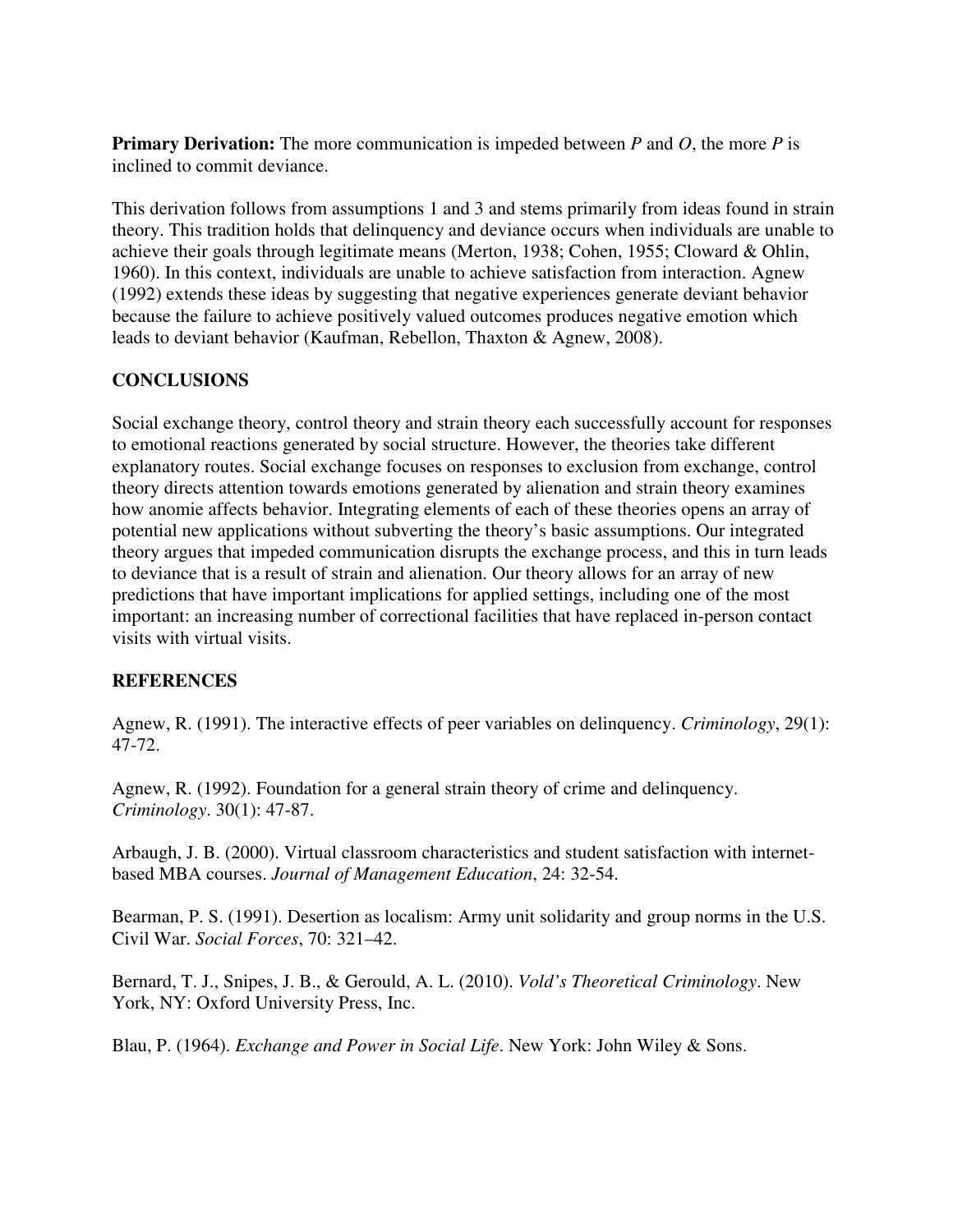Braithwaite, J. (1989). *Crime, Shame and Reintegration*. New York: Cambridge University Press.

Bureau of Justice Statistics. (2008). U.S. Department of Justice, Office of Justice Programs. Washington, D.C.

Cloward, R. A. and Ohlin, L. E. (1960). *Delinquency and opportunity: a theory of delinquent gangs*. Glencoe: Free Press.

Cohen, A. K. (1955). *Delinquent Boys: The Culture of the Gang*. New York: Free Press.

de Pillis, E. G., & Furumo, K. (2007). Technical opinion: Counting the cost of virtual teams. *Communications of the ACM*, 50:93-95.

Emerson, R. M. (1962). Power-Dependence Relations. *American Sociological Review* 27: 31-41.

Emerson, R. M. (1972a). Exchange theory part I: A psychological basis for social exchange. In J. Berger, Morris, Jr., & B. Anderson (Eds.), Sociological Theories in Progress (pp. 38-57) Boston, MA: Houghton Mifflin.

Emerson, R. M. (1972b). Exchange theory, part II: Exchange relations and network structures. In J. Berger, M. Zelditch, & B. Anderson (Eds.) *Sociological Theories in Progress, Vol. 2*. (pp. 38- 87). Boston, MA: Houghton Mifflin.

Empey, L. T. & Stafford, M. C. (1991). *American Delinquency: Its Meaning & Construction*. Belmont, CA: Wadsworth

Gibbs, J. P. & Martin, W. T. (1964) *Status Integration and Suicide*. Eugene, OR: University of Oregon Books.

Hamilton, V. L., & Rauma, D. (1995). The social psychology of deviance and law. In F. Cook & House (Eds.) *Sociological Perspectives on Social Psychology*. (pp. 524 - 547) Boston, MA: Allyn and Bacon.

Hirschi, T. (1969). *Causes of Delinquency*. CA: University of California Press.

Homans, G. (1961) *Social Behavior*. New York: Harcourt, Brace & World.

Jensen, G. F. & Rojek, D. G. (1992). *Delinquency and Youth Crime (2nd ed.).* Prospect Heights, IL: Waveland Press.

Johnson, B. D. (1965). Durkheim's one cause of suicide. *American Sociological Review*, 30: 875–86.

Junger-Tas, J. (1992). An empirical test of social control theory. *Journal of Quantitative Criminology,* 8: 9-28.